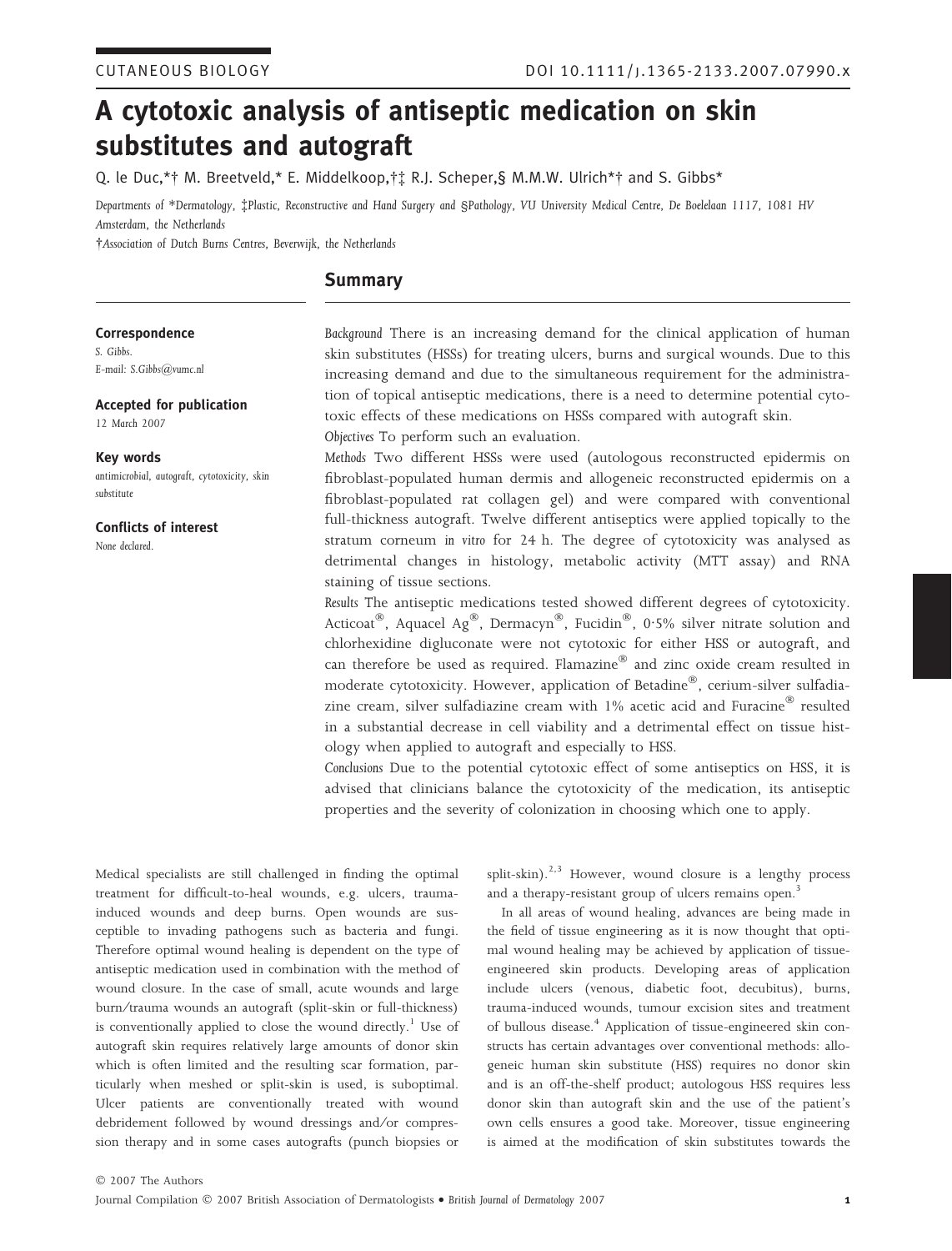treatment of specific problems in wounds, for instance the stimulation of granulation tissue when applied to nonhealing ulcers and the prevention of scar formation when applied to burns.

As most wound beds are prone to colonization with pathogens such as bacteria and fungi, wounds treated with HSS will often also require antiseptics. Ulcers and large burns contain in the majority of cases aerobic Gram-negative (Pseudomonas aeruginosa and anaerobic cocci) and Gram-positive bacteria (Staphylococcus aureus) (for review see Pruitt et al.<sup>5</sup> and Jones et al.<sup>6</sup>). The colonization in a wound can impair the take of the HSS or autograft and in turn impair optimal wound healing. If left inadequately treated colonization can lead to morbidity and even mortality.

As antiseptics often have to be applied together with HSS treatment, it is important to evaluate the possible cytotoxicity of these antiseptics on HSS. For this study we used two different full-thickness HSSs, which are constructed in our laboratory. The first HSS is autologous reconstructed epidermis on fibroblast-populated human dermis (HSS-auto). This HSS is routinely used in our hospital for closing chronic wounds.<sup>7</sup> The second HSS is allogeneic (five pooled foreskin donors) reconstructed epidermis on a fibroblast-populated rat collagen gel (HSS-allo). This model is based on that of Bell et al.<sup>8</sup> A similar model is also routinely used for closing ulcers<sup>9</sup> and has also been described in the treatment of burns.<sup>10</sup> Both HSSs have a fully differentiated epidermis consisting of a basal layer (BL), stratum spinosum (SS), stratum granulosum (SG) and, importantly, a stratum corneum (SC). The presence of the SC means that, similar to autograft, HSSs exhibit barrier competency. Therefore antiseptics can be applied topically and must first penetrate the nonviable SC in order to exert a cytotoxic effect on the living cell layers below. These HSSs were compared with full-thickness autograft skin in this study. Twelve antiseptics that are routinely used in ulcer and burn wound treatment were analysed for their cytotoxic effect upon topical application in vitro to the two HSSs and the full-thickness autograft.

# Materials and methods

#### Human skin substitute culture and autograft preparation

# HSS-allo culture

Dermal fibroblasts were isolated from neonatal foreskins and cultured as described by Ponec et al.<sup>11</sup> in Dulbecco's modified Eagle's medium (DMEM) (ICN Biomedicals, Irvine, CA, U.S.A.) containing 1% ultroserG and penicillin/streptomycin (Invitrogen, Paisley, U.K.). Fibroblasts from five independent donors were pooled and incorporated into collagen gels  $(1 \times 10^5$ cells  $mL^{-1}$ ) essentially as described by Smola et al.<sup>12</sup>

Epidermal keratinocytes were isolated from neonatal foreskins, essentially as described earlier. $11,13$  The subconfluent, second-passage cultures of five independent keratinocyte donors were pooled and seeded on to fibroblast-populated collagen gels. After culturing overnight in medium containing DMEM/Ham's F12 (3 : 1), 1% ultroserG, 1  $\mu$ mol L<sup>-1</sup> hydrocortisone, 1  $\mu$ mol L<sup>-1</sup> isoproterenol and 0·1  $\mu$ mol L<sup>-1</sup> insulin, cultures were lifted to the air–liquid interface and cultured for a further 4 days in standard HSS culture medium [DMEM ⁄ Ham's F12 (3 : 1) (ICN Biomedicals), 1  $\mu$ mol L<sup>-1</sup> hydrocortisone, 1  $\mu$ mol L<sup>-1</sup> isoproteronol, 0·1  $\mu$ mol L<sup>-1</sup> insulin,  $1.0 \times 10^{-5}$  mol L<sup>-1</sup> L-carnitine,  $1.0 \times 10^{-2}$  mol L<sup>-1</sup> L-serine, 1 µmol  $L^{-1}$  DL- $\alpha$ -tocopherol, penicillin and streptomycin acetate] and enriched with a lipid supplement [containing 25  $\mu$ mol L<sup>-1</sup> palmitic acid, 15  $\mu$ mol L<sup>-1</sup> linoleic acid, 7 µmol  $L^{-1}$  arachidonic acid and 24 µmol  $L^{-1}$  bovine serum albumin] supplemented with  $0.2\%$  ultroserG. Hereafter, HSSallo was cultured in standard keratinocyte culture medium supplemented with 50  $\mu$ g mL<sup>-1</sup> of ascorbic acid for an additional 14 days.

## HSS-auto culture

For each  $4 \text{ cm}^2$  HSS-auto to be constructed, three 3-mm diameter punch biopsies were required. Epidermal sheets and dermal fibroblasts were separated from human adult abdominal skin by incubation in dispase II (Roche, Mannheim, Germany) overnight at 4 °C. HSS was constructed exactly as previously described.<sup>7</sup> In short: epidermal sheets were placed SC side upwards on dead de-epidermized dermis and cultured air-exposed in standard HSS medium supplemented with  $0.2\%$  ultroserG. After 7 days of culturing the primary fibroblast culture (in DMEM supplemented with 1% ultroserG and penicillin and streptomycin) and epidermal sheet apart, the fibroblasts were placed in contact with the reticular surface of the de-epidermized dermis in order to allow fibroblast migration into the dermis and then the HSS-auto was further cultured for 2 weeks. During the 3-week culture period, the epidermis expanded to cover the dermis, resulting in approximately 20-fold amplification of the original surface area of the epidermal sheet.

## Autograft

Full-thickness skin obtained from human abdominal reduction within 12 h after surgery was washed in phosphate-buffered saline, removed of fat and cut into pieces of  $4 \text{ cm}^2$ .

All chemicals were derived from Sigma-Aldrich Chemie BV (Zwijndrecht, the Netherlands) unless otherwise stated.

#### Antiseptic exposure

All experiments were performed with three independent donors for autograft and HSS-auto, and three independent cultures (originating from different donor pools) for HSS-allo, each being performed in duplicate within each single donor or donor pool. Autograft and HSSs were placed upon a 24-mm, 3-lm pore size transwell (Corning Inc., Corning, NY, U.S.A.). The bottom compartment of the transwell was filled with 1.5 mL standard keratinocyte culture medium supplemented with 50  $\mu$ g mL<sup>-1</sup> ascorbic acid. In the case of autograft and HSS-auto, culture medium was additionally supplemented with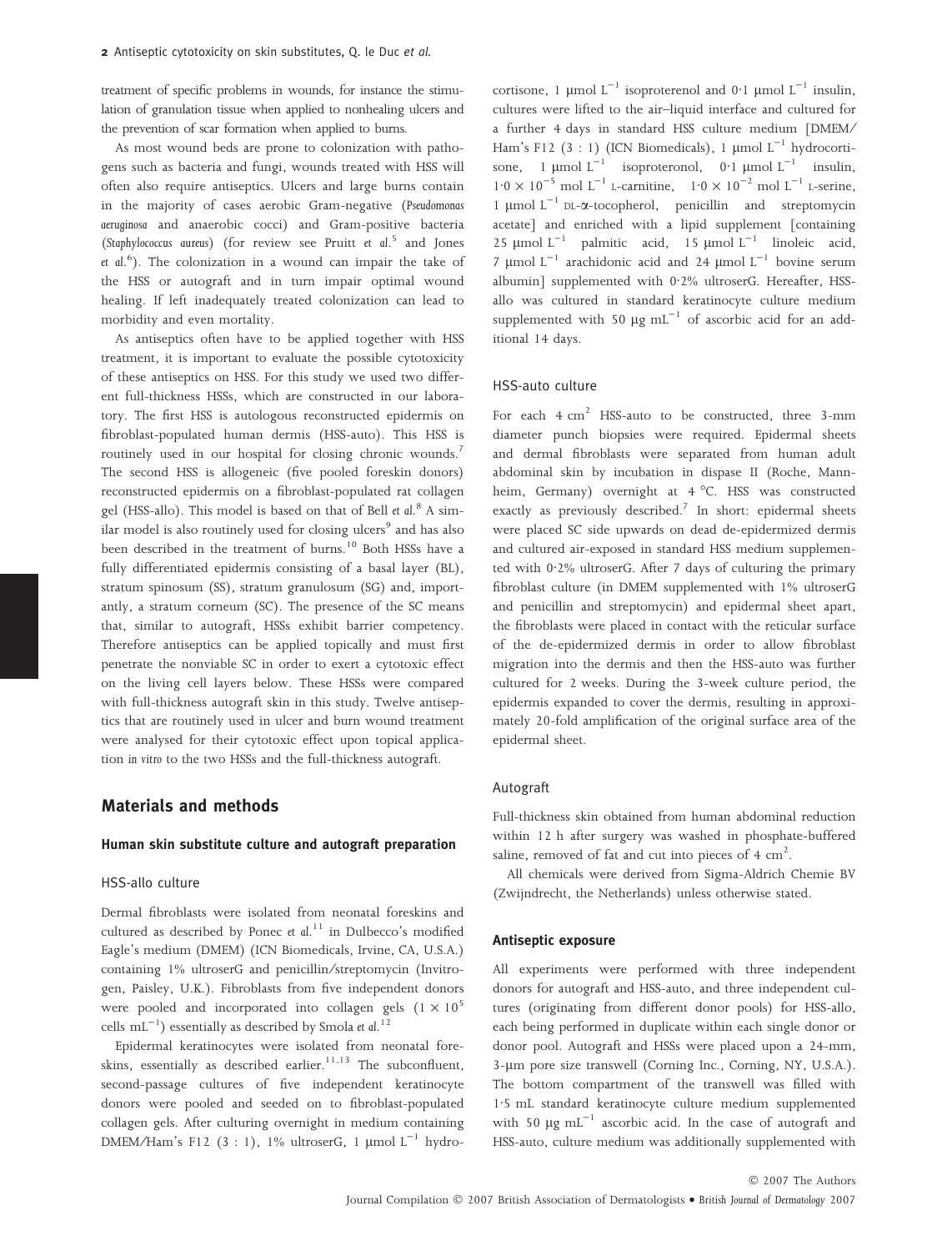#### Table 1 Composition of antiseptics used

| Name                                                           | Composition                                                                                                                                               | Supplier                                                  |
|----------------------------------------------------------------|-----------------------------------------------------------------------------------------------------------------------------------------------------------|-----------------------------------------------------------|
| Acticoat®                                                      | Absorbent dressing with nanocrystalline silver                                                                                                            | Smith & Nephew BV, Hoofdorp, NL                           |
| Aquacel Ag <sup>®</sup>                                        | Hydrofibre dressing containing silver                                                                                                                     | ConvaTec, Woerden, NL                                     |
| Dermacyn <sup>®</sup>                                          | Superoxidized aqueous solution                                                                                                                            | Oculus Innovative Sciences<br>Netherlands BV, Sittard, NL |
| Fucidin®                                                       | Ointment; 20 mg $g^{-1}$ sodium fusidate in lanolin, cetanol,<br>liquid paraffin and white vaseline                                                       | Leo Pharma BV, Breda, NL                                  |
| Furacine®                                                      | Ointment; nitrofurazone 2 mg $g^{-1}$ in macrogol 300, 1000,<br>3000 and water                                                                            | Norgine BV, Amsterdam, NL                                 |
| Chlorhexidine digluconate                                      | Solution; chlorhexidine digluconate 0.5% in alcohol 70%                                                                                                   | Lommerse Pharma BV, Oss, NL                               |
| Flamazine <sup>®</sup>                                         | Cream; silver sulfadiazine 10 mg $g^{-1}$ cream (polysorbate<br>60, 80, glyceryl monostearate, cetylalcohol, liquid<br>paraffin; propylene glycol, water) | Solvay Pharma BV, Weesp, NL                               |
| Betadine <sup>®</sup>                                          | Ointment; povidone-iodine, macrogol 400, 4000, 6000<br>and water                                                                                          | Viatris Manufacturing BV, Diemen,<br>NI.                  |
| Zinc oxide cream (local<br>brand)                              | Cream; zinc oxide 5% in cetomacrogol                                                                                                                      | In-house pharmacy, Red Cross<br>Hospital, Beverwijk, NL   |
| Cerium-silver sulfadiazine<br>cream (local brand)              | Cream; cerium (III) nitrate 2.2%, silver sulfadiazine 1% in<br>Cetiol V, cetomacrogol, sorbitol 70%                                                       | In-house pharmacy, Red Cross<br>Hospital, Beverwijk, NL   |
| Silver sulfadiazine containing<br>1% acetic acid (local brand) | Ointment; silver sulfadiazine 1% with 1% acetic acid                                                                                                      | In-house pharmacy, Red Cross<br>Hospital, Beverwijk, NL   |
| Silver nitrate solution (local<br>brand)                       | Aqueous solution of silver nitrate 0.5% in macrogol 400<br>30% and sorbitol 20%                                                                           | In-house pharmacy, Red Cross<br>Hospital, Beverwijk, NL   |

0.2% ultroserG. Antiseptic ointments and creams were spread evenly in a thin film over 18-mm filter paper discs (Epitest Ltd, Tuusula, Finland). For antiseptic solutions (see Table 1) and sodium dodecyl sulphate (SDS),  $200 \mu L$  of the solution was used to soak the filter paper discs completely. SDS concentrations used were 10% for autograft and 1% for HSS. These SDS concentrations resulted in total loss of cell viability in autograft and HSS, respectively. Dressings were cut in appropriate 3-cm<sup>2</sup> pieces. Antiseptics were placed on HSS and autograft so that they were in direct contact with the SC in a similar manner to applying the antiseptics in vivo. Therefore the antiseptic could only penetrate via the SC. Care was taken that no leakage occurred around the edges of the HSS or autograft into the culture medium. Duplicate autograft or HSS cultures were exposed within a single experiment for 24 h at 37  $^{\circ}$ C in an atmosphere containing  $7.5\%$  CO<sub>2</sub>.

#### Measurement of cytotoxicity

#### MTT assay

The MTT assay measures mitochondrial metabolic activity and was essentially performed as described by Mosmann.<sup>14</sup> Biopsies were taken from autograft and both HSSs with a biopsy punch 3 mm in diameter (Microtek Medical BV, Zutphen, the Netherlands) and transferred to a 96-well Microlon  $200^{TM}$ flat-bottom microtitre plate (Greiner Bio-one GmbH, Frickenhausen, Germany) filled with 200  $\mu$ L per well of 2 mg mL<sup>-1</sup> MTT labelling reagent (Roche). After 2 h at 37  $^{\circ}$ C the biopsies were transferred to a 96-well microtitre plate containing 200 µL per well isopropanol, acidified with 0.04 mol  $L^{-1}$  HCl  $3:1$ , and incubated overnight at  $37$  °C. One hundred microlitres of the extractant solution was transferred to a 96-well microtitre plate for optical density measurements at 550 nm and a reference wavelength of 650 nm.

#### Histology and RNA staining

To assess cytotoxicity with respect to changes in tissue architecture, samples were fixed in 4% paraformaldehyde and processed for conventional paraffin embedding. Sections  $(5 \mu m)$ were cut and stained with haematoxylin and eosin for light microscopic examination. Epidermal cytotoxicity, measured as a decrease in keratinocyte RNA, was assessed by pyronine Y staining as described previously.<sup>15</sup> Five-micrometre sections were deparaffinized and then incubated for 30 min at room temperature in a fresh pyronine Y staining solution  $[0.1\%$ pyronine Y (Fluka Chemie GmbH, Buchs, Switzerland) in 0.2 mol  $L^{-1}$  sodium acetate buffer, pH 4.0]. The sections were washed three times in water, air dried, and embedded in Depex mounting medium (BDH, Poole, U.K.). Results were analysed by two independent observers.

## Statistical analysis

The unpaired Mann–Whitney test (nonparametric) was used for statistical evaluation (GraphPad Prism, San Diego, CA, U.S.A.).  $P < 0.05$  was considered statistically significant.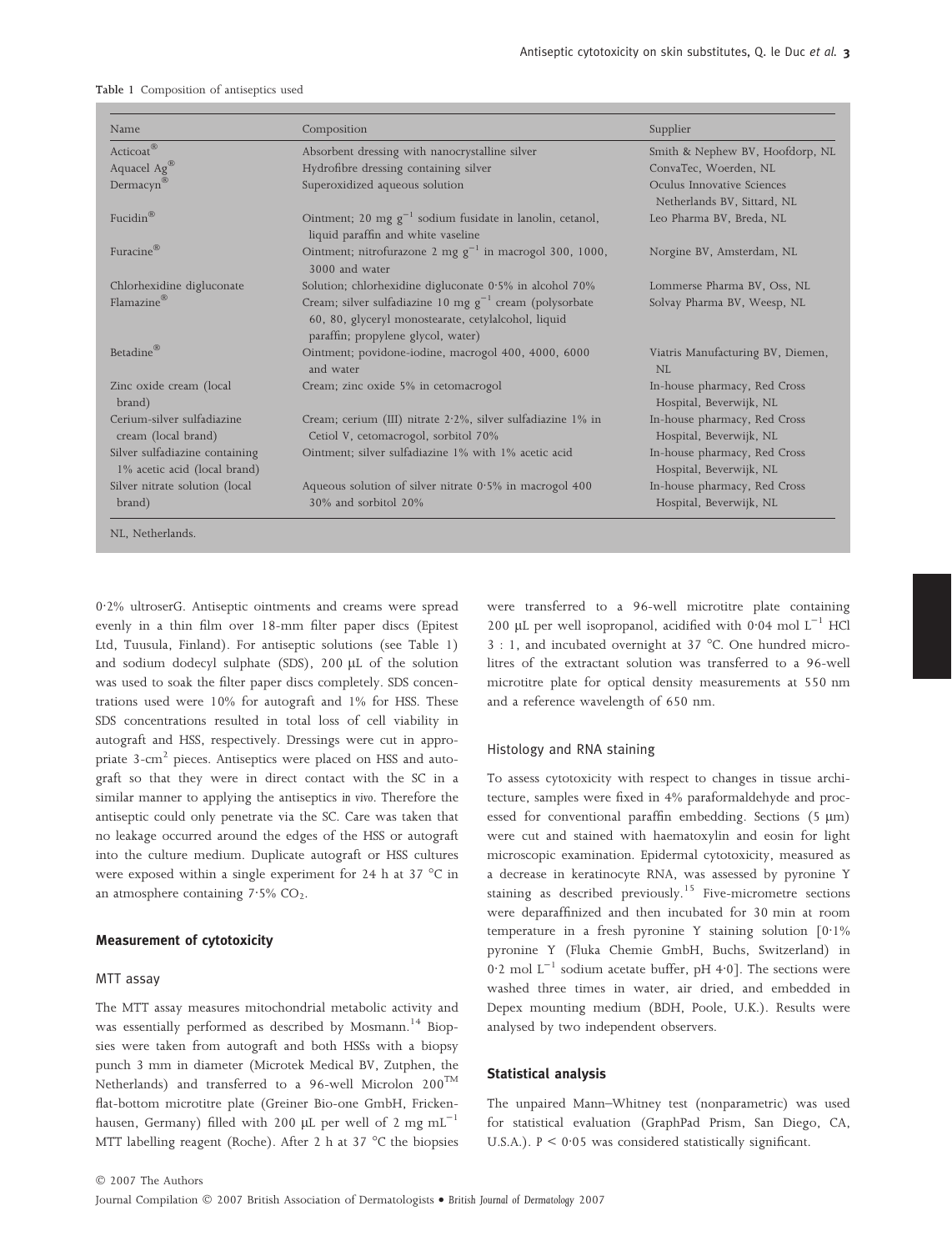4 Antiseptic cytotoxicity on skin substitutes, Q. le Duc et al.

# Results

In order to determine the cytotoxic effect of antiseptic agents on autograft and the two different HSS models, twelve antiseptic agents were applied topically and cytotoxicity was determined by histology, metabolic activity (MTT) and detection of cellular RNA. For each factor, the degree of cytotoxicity was compared with that in unexposed cultures and in cultures exposed to extreme toxic concentrations of SDS.

Unexposed HSS and autograft consist of fully differentiated epidermis (BL, SS, SG and SC present) on a fibroblast-populated dermal matrix (Fig. 1a). Detrimental changes in tissue histology, for example vacuole formation, condensed nuclei, and separation of the epidermis from the dermal matrix, are directly related to cytotoxicity (Table 2, Fig. 1b). Exposure of autograft and both HSSs to Acticoat $^\circledast$ , Aquacel Ag $^\circledast$  and Dermacyn<sup>®</sup> had no detrimental effects on tissue histology with the exception of very mild vacuole formation in the upper layers of the epidermis in HSS-allo cultures exposed to Derma- $\mathrm{cyn}^{\circledast}.$  Exposure to Fucidin $^{\circledast}$  and silver nitrate solution resulted in mild vacuole formation in both HSSs, while autograft was still unaffected. Chlorhexidine digluconate exposure resulted in similar mild vacuole formation in all three exposed models. Antiseptics that resulted in partial separation of the epidermis from the dermal matrix in addition to mild vacuole formation in autograft and both HSSs were Flamazine $^\circledR$  and zinc oxide cream. Severe detrimental effects on tissue histology (e.g. separation of the epidermis from the dermal matrix,

#### Table 2 Histological analysis of cytotoxicity

| Antiseptic                       |        | Autograft HSS-auto HSS-allo |        |
|----------------------------------|--------|-----------------------------|--------|
| Unexposed                        |        |                             |        |
| Acticoat <sup>®</sup>            |        |                             |        |
| Aquacel Ag <sup>®</sup>          |        |                             |        |
| Dermacyn®                        |        |                             | $^{+}$ |
| Fucidin <sup>®</sup>             |        | $\div$                      | $^{+}$ |
| Silver nitrate solution          |        | $+$                         | $^{+}$ |
| Chlorhexidine digluconate        | $^{+}$ | $+$                         | $^{+}$ |
| Flamazine <sup>®</sup>           | $++$   | $++$                        | $++$   |
| Zinc oxide cream                 | $++$   | $++$                        | $++$   |
| Cerium-silver sulfadiazine cream | $+++$  | $+++$                       | $+++$  |
| Furacine®                        | $++$   | $+++$                       | $+++$  |
| Silver sulfadiazine containing   | $+++$  | $+++$                       | $+++$  |
| 1% acetic acid                   |        |                             |        |
| Betadine <sup>®</sup>            | $++$   | $+++$                       | $+++$  |
| $SDS$ 10%/1%                     | $+++$  | $+++$                       | $+++$  |

SDS, sodium dodecyl sulphate. Haematoxylin and eosin-stained sections were analysed with respect to epidermal cytotoxicity, taking into account detrimental effects on tissue architecture compared with control, intactness of basal layer, vacuole formation, and condensed nuclei (see Fig. 1b). Cytotoxicity was indexed as follows:  $-$  (nontoxic)  $\rightarrow$  +++ (toxic). Data are derived from six samples from three independent donors.

condensed nuclei, vacuole formation) were found in all models after exposure to cerium-silver sulfadiazine cream, silver

sulfadiazine cream containing 1% acetic acid, Furacine $^{\circledR}$  and  $(a)$ HSS-allo Autograft **HSS-auto**  $(b)$  $^{+++}$ Unexposed Chlorhexidine Flamazine **Betadine** digluconate Fig 1. Histological analysis of cytotoxicity. (a) Tissue architecture of autograft, HSS-auto and HSS-allo. Haematoxylin and eosin staining of 5-lm

paraffin-embedded sections is shown. (b) Tissue architecture of HSS-auto after a 24-h topical exposure to antiseptics showing increasing degrees of cytotoxicity. Cytotoxicity was indexed as follows:  $-\rightarrow$  +++ indicating increasing cytotoxicity with  $-\equiv$  unexposed culture, + = chlorhexidine digluconate, ++ = Flamazine®, +++ = Betadine® (see also Table 2). Data are representative of six samples from three independent donors.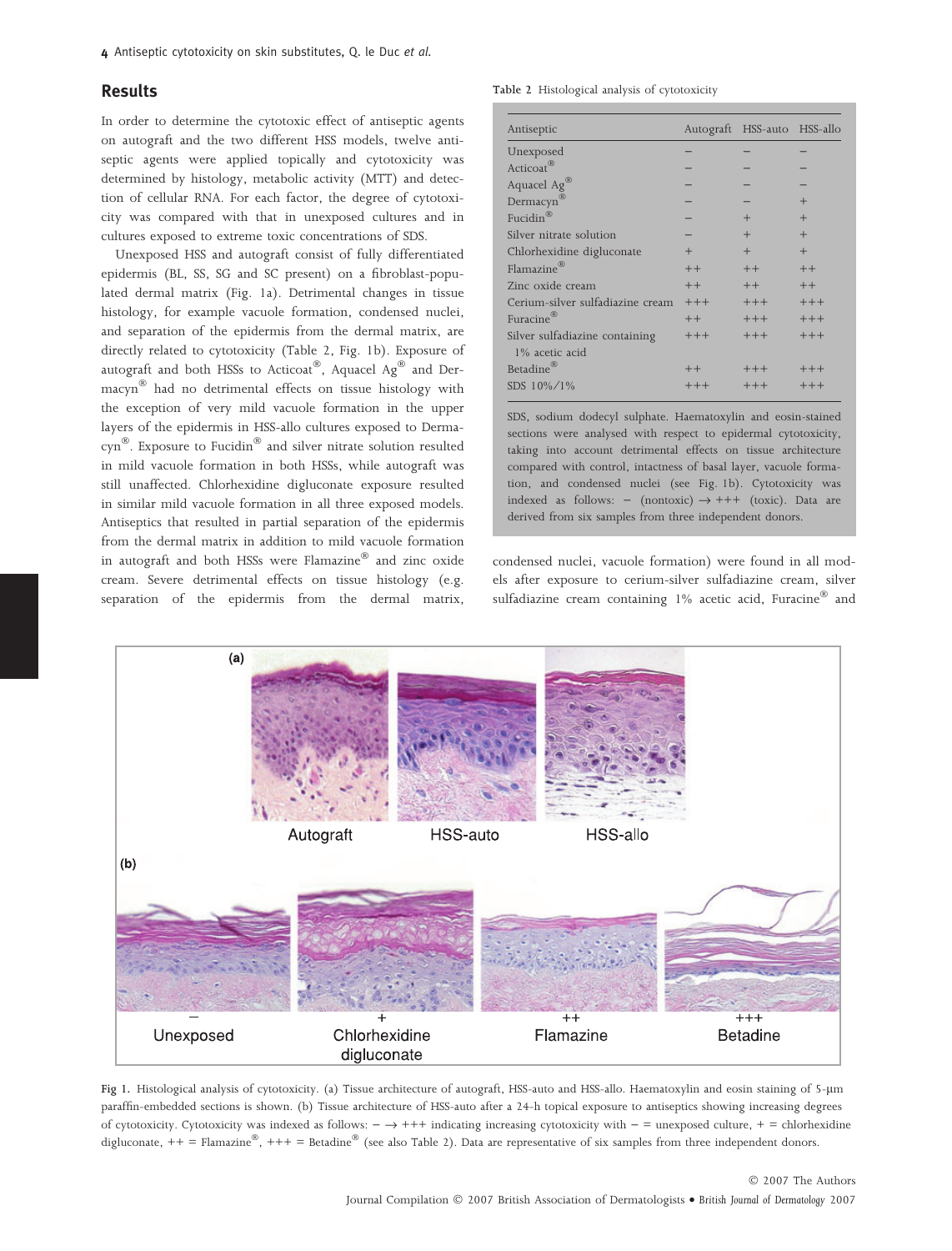Betadine®. These effects were slightly less pronounced for autograft exposed to Furacine $^\circledR$  and Betadine $^\circledR$ 

Cytotoxicity can also be determined by the degree of decrease in cell viability. Because metabolic activity is representative of cell viability, the effect of the antiseptic agents on autograft and both HSS models was analysed in an MTT assay that measures mitochondrial activity (Fig. 2). The antiseptics that resulted in MTT levels comparable with those in unexposed models were Acticoat $^\circledast$ , Aquacel Ag $^\circledast$  and Dermacyn $^\circledast$ . MTT levels for this group were > 70% (unexposed cultures  $= 100\%$ ), which implies a very mild cytotoxic effect of these antiseptics on all three models. This result corresponds to our histological observations described above. Antiseptics that resulted in a decrease in MTT in the range of 30–70% compared with unexposed models were Fucidin®, silver nitrate solution, chlorhexidine digluconate, Flamazine $^\circledast$ , zinc oxide cream and cerium-silver sulfadiazine cream. Within this group a certain degree of variation was observed between the two HSS models, reflecting the intrinsic differences with respect to penetration and cytotoxicity between the two constructs. The antiseptics that resulted in the lowest MTT levels in HSSs were Furacine®, silver sulfadiazine cream containing 1% acetic acid and Betadine®. MTT values decreased to 0-20% compared with unexposed models. These antiseptics resulted in a similar degree of cytotoxicity to that observed after exposure to toxic concentrations of SDS. For this most toxic group of antiseptics, autograft was affected to a lesser degree than either HSS with values decreasing to 30–55% compared with unexposed models.

If a cell is viable, RNA will be present within the cell. Therefore an early indication of the cytotoxicity of a substance penetrating the epidermis before detrimental tissue damage occurs can be visualized by RNA staining of tissue sections (Table 3, Fig. 3). As a toxic substance penetrates the epidermis, a reduction of RNA staining will occur from the SG down towards the BL. Exposure to Acticoat $^\circledR$ , Aquacel Ag $^\circledR$ , Dermacyn $^{\circledR}$ , Fucidin $^{\circledR}$  and silver nitrate solution resulted in only a slight reduction of RNA staining in the SG. Cytotoxicity caused by these antiseptics was considered to be extremely mild and cultures were comparable with unexposed cultures. Antiseptics which resulted in a substantial decrease in RNA staining in SG and SS of HSSs after exposure were chlorhexidine digluconate and Flamazine®. For autograft these effects were less pronounced where only minor RNA reduction in SG occurred. Exposure to the antiseptics zinc oxide cream, ceriumsilver sulfadiazine cream, Furacine®, silver sulfadiazine cream containing  $1\%$  acetic acid and Betadine $^{\circledR}$  resulted in a strong decrease in RNA staining in all layers of both HSSs and autograft, indicating a deep penetration and strong cytotoxicity upon topical exposure. Within this group, Furacine $^\circledR$  and Betadine $^\circledR$  were less cytotoxic to autograft as observed by less reduction in RNA when compared with either HSS.

In summary, this study shows from all three cytotoxic determinations that Acticoat $^\circledast$ , Aquacel Ag $^\circledast$  and Dermacyn $^\circledast$  are noncytotoxic. Fucidin $^\circledast$ , silver nitrate solution, chlorhexidine digluconate, Flamazine®, zinc oxide cream and cerium-silver



Fig 2. Metabolic activity after exposure to antiseptics. MTT levels of autograft, HSS-auto and HSS-allo after exposure to antiseptics. For each individual experiment, MTT levels of unexposed cultures are set at 100% and MTT levels of sodium dodecyl sulphate (SDS)-exposed cultures (total cell death) are set at 0%. Data are presented as mean ± SEM of six experiments, from three independent donors. \*\*\*P < 0.001, \*\*P < 0.01, \*P < 0.05 vs. unexposed (control) cultures of equivalent model. cer-SS, cerium-silver sulfadiazine cream; SS-Hac, silver sulfadiazine cream containing 1% acetic acid.

sulfadiazine cream are moderately cytotoxic. Furacine $^\circledast$ , silver sulfadiazine cream containing 1% acetic acid and Betadine $^\circ$ are very cytotoxic. Our results demonstrate that both HSSs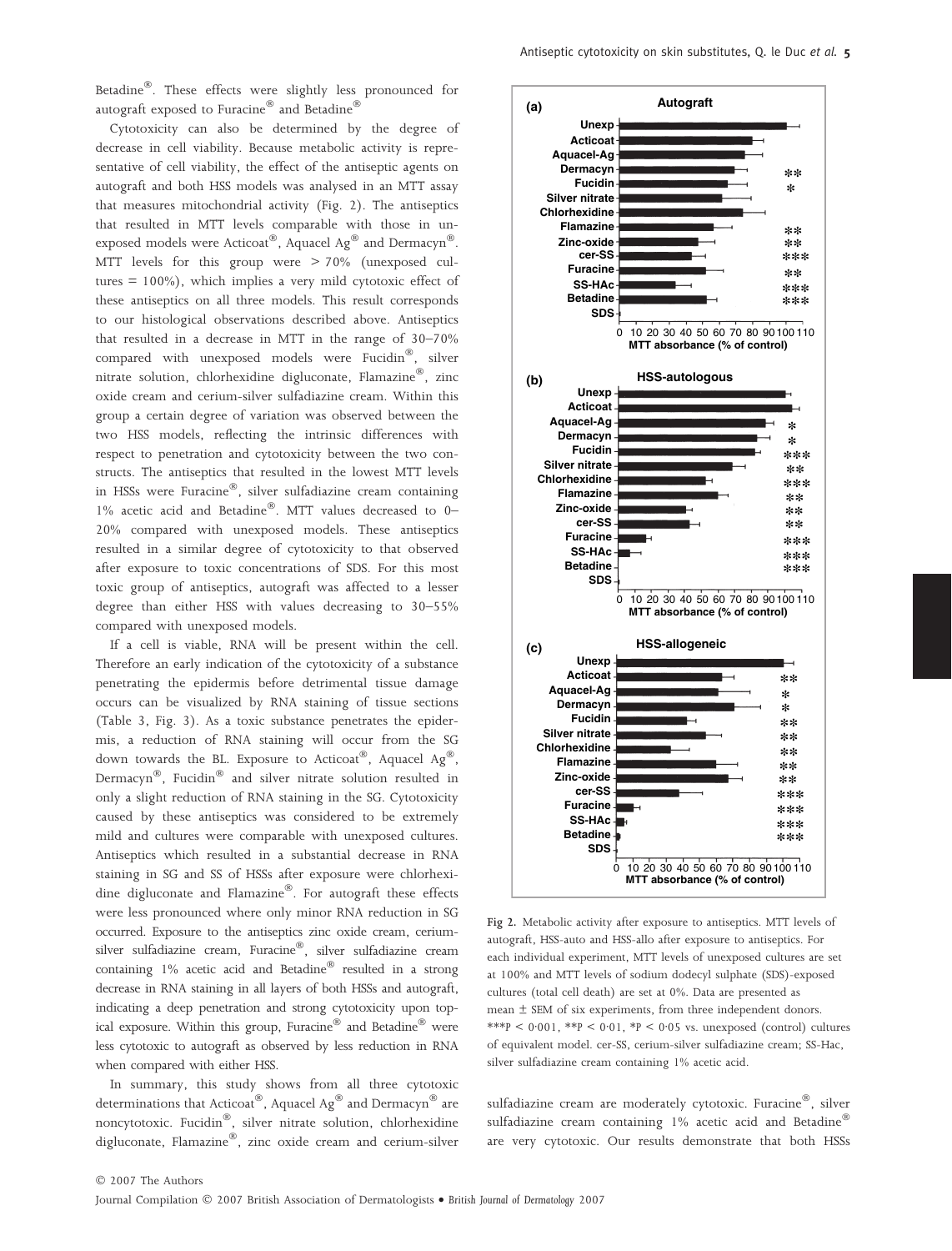Table 3 Detection of cellular RNA

| Antiseptic               | Autograft | HSS-auto                                     | HSS-allo   |
|--------------------------|-----------|----------------------------------------------|------------|
| Unexposed                | $^{+}$    | $+$                                          | $^{+}$     |
| Acticoat <sup>®</sup>    | $+$       | $+$                                          | $+$        |
| Aquacel $Ag^{\circledR}$ | $+$       | $+$                                          | $+$        |
| Dermacyn <sup>®</sup>    | $+$       | $+$                                          | $+$        |
| Fucidin $^{\circledR}$   | $+$       | $+$                                          | $+$        |
| Silver nitrate solution  | $+$       | $+$                                          | $+$        |
| Chlorhexidine            | $-SG$     | $-SG$ , SS                                   | $-SG$ , SS |
| digluconate              |           |                                              |            |
| Flamazine®               |           | $-SG - SG$ , SS $-SG$ , SS                   |            |
| Zinc oxide cream         |           | $-$ SG, SS, BL $-$ SG, SS, BL $-$ SG, SS, BL |            |
| Cerium-silver            |           | $-$ SG, SS, BL $-$ SG, SS, BL $-$ SG, SS, BL |            |
| sulfadiazine cream       |           |                                              |            |
| Furacine <sup>®</sup>    |           | $-SG$ , SS $-SG$ , SS, BL $-SG$ , SS, BL     |            |
| Silver sulfadiazine      |           | $-$ SG, SS, BL $-$ SG, SS, BL $-$ SG, SS, BL |            |
| containing $1\%$         |           |                                              |            |
| acetic acid              |           |                                              |            |
| Betadine <sup>®</sup>    |           | $-SG$ , SS $-SG$ , SS, BL $-SG$ , SS, BL     |            |
| $SDS$ 10%/1%             |           | $-$ SG, SS, BL $-$ SG, SS, BL $-$ SG, SS, BL |            |

SDS, sodium dodecyl sulphate. Overview showing the presence or absence of RNA in different cell compartments of the epidermis: stratum granulosum (SG), stratum spinosum (SS) and basal layer (BL). + indicates RNA staining in all compartments. - indicates absence/strongly decreased RNA staining in SG, SS and/or BL. Paraffin-embedded sections  $(5 \mu m)$  were stained with pyronine Y as described in Materials and methods. Data are derived from six samples from three independent donors.



Fig 3. Detection of cellular RNA. RNA (dark pink) staining of HSS-auto unexposed and exposed to silver sulfadiazine cream containing 1% acetic acid (SS-HAc) for 24 h. Five-micrometre paraffin-embedded sections were stained with pyronine Y as described in Materials and methods.

were affected to a greater degree than the autograft, with this being especially apparent after exposure to the most cytotoxic antiseptics.

# **Discussion**

Exposure of autograft and HSSs to 12 antiseptics showed that some antiseptics were not cytotoxic whereas others were extremely cytotoxic. The degree to which a substance was found to be cytotoxic was verified by all three analytical methods: histology, metabolic activity (MTT) and RNA staining. In general, the autograft showed less cytotoxicity than either HSS after exposure to antiseptics. This is most probably due to the fact that although HSSs have a fully differentiated epidermis and SC the barrier function is still slightly less competent than autograft<sup>16</sup> and therefore the rate of penetration of the antiseptics is greater for HSS than for autograft.

Chlorhexidine digluconate solution, Flamazine® cream, Aquacel Ag<sup>®</sup> dressing and Betadine® ointment are routinely used for the treatment of ulcers (Table 4). Within this group of antiseptics, chlorhexidine digluconate solution is used for superficial and immediate cleaning of the wound area. Because this solution is extremely volatile (ethanol based) and only mildly toxic for HSS, we can conclude that chlorhexidine digluconate can be used together with HSS. Flamazine® cream, Aquacel  $\mathrm{Ag}^\circledast$  dressing and Betadine $^\circledast$  ointment, in contrast to the volatile chlorhexidine digluconate, remain in contact with the ulcer for a substantial period of time. The major factor determining which of these three antiseptics is applied to an ulcer is the degree of exudation from the wound. For ulcers with relatively modest exudation, the use of Flamazine $^{\circledR}$  is preferred and occasionally Betadine®. Both of these antiseptics are used as a preventative antiseptic to reduce general microbial burden. However, Betadine® remains active in the wound

#### Table 4 Summary of results

|                                  | Wound       |                |
|----------------------------------|-------------|----------------|
| Antiseptic                       | type        | Safe to apply  |
| Acticoat <sup>®</sup>            | <b>Burn</b> | Autograft/HSS  |
| Aquacel Ag <sup>®</sup>          | Ulcer       | Autograft/HSS  |
| Dermacyn®                        | <b>Burn</b> | Autograft/HSS  |
| $\text{Eucidin}^{\circledR}$     | <b>Burn</b> | Autograft/HSS  |
| Silver nitrate solution          | <b>Burn</b> | Autograft/HSS  |
| Chlorhexidine digluconate        | Ulcer       | Autograft/HSS  |
| Flamazine®                       | Ulcer       | Autograft/HSS  |
| Zinc oxide cream                 | <b>Burn</b> | Autograft/HSS  |
| Cerium-silver sulfadiazine cream | <b>Burn</b> | $N_{\Omega}$   |
| Furacine <sup>®</sup>            | <b>Burn</b> | Autograft only |
| Silver sulfadiazine containing   | Burn        | No             |
| 1% acetic acid                   |             |                |
| Betadine <sup>®</sup>            | Ulcer/burn  | Autograft only |

Antiseptics are listed in order of increasing cytotoxicity to human skin substitute (HSS), with Acticoat<sup>®</sup> being nontoxic and Betadine® being severely cytotoxic.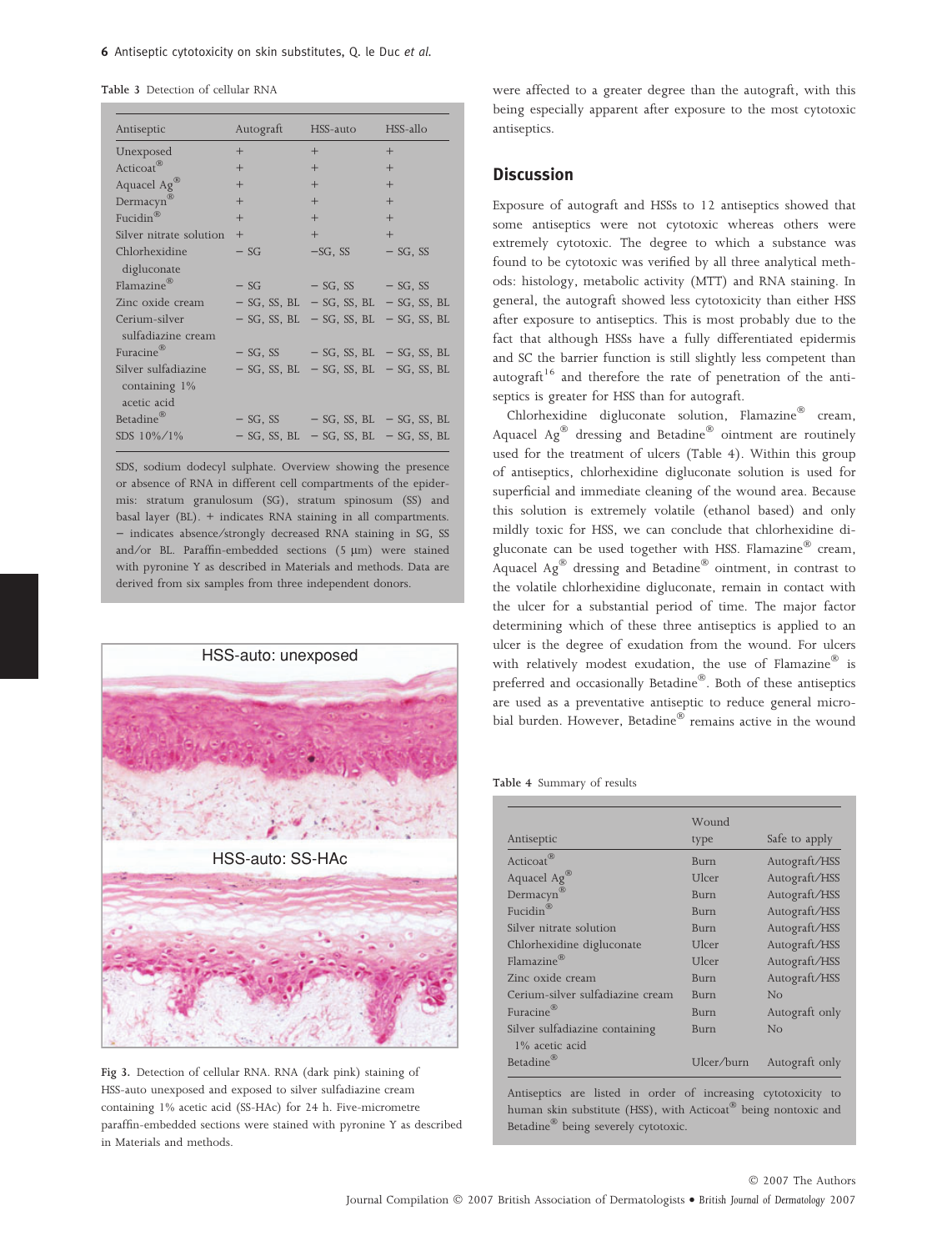bed for a relatively short time compared with Flamazine $^\circledR$ . As we have shown that Betadine $^\circledast$  is severely cytotoxic on HSS whereas Flamazine $^\circledast$  only exhibited moderate cytotoxicity, the use of Flamazine $^\circledast$  together with HSSs instead of Betadine $^\circledast$  is very strongly advised. The dressing Aquacel Ag $^{\circledR}$  is exclusively applied on ulcers with considerable exudation. This is due to the ability of this dressing to gel on contact with wound fluid, thus creating a large fluid-absorption capacity.<sup>17</sup> Furthermore, it contains the antimicrobial active silver in the dressing that is only released in a moist environment. This last property makes Aquacel Ag $^\circledR$  less suitable for wounds with only minor exudation. As our data do not show any cytotoxic effect after exposure of Aquacel Ag $^{\circledR}$  to all three models this dressing can be used together with application of either HSS or autograft.

Autografts (full-thickness or meshed split-skin) are often required for the treatment of burns.<sup>1</sup> The use of HSS in burn wound treatment is still infrequent, but there are reports describing the use of the full-thickness HSS, Apligraf<sup>®</sup> (Organogenesis Inc., Canton, MA, U.S.A.), alone or in combination with meshed split-thickness autograft.<sup>10,18</sup> It is to be expected that the number of reports will increase considerably in the coming years and therefore prior knowledge concerning the administration of antiseptics together with HSS will be beneficial to patient care. The antiseptics used in burn wound care are listed in Table 4. Three different procedures are common within the 5–7 day period after application of an autograft: (i) a solution of Betadine® is applied when burn wounds do not exceed 10% of total body area; (ii) silver nitrate solution is applied when burn wounds exceed 10% of total body area or when wounds are infected with P. aeruginosa; and (iii) Fura- $\mathrm{cine}^{\circledast}$  is applied when wounds are infected with S. aureus. Betadine<sup>®</sup> and Furacine<sup>®</sup> are moderately cytotoxic for autograft and severely cytotoxic for both HSSs. Therefore, Betadine $^\circ$ and Furacine $^\circledR$  can be applied to an autograft but it is not recommended to apply either Betadine $^\circledast$  or Furacine $^\circledast$  to HSS when treating burns. The antiseptic silver nitrate solution showed only mild cytotoxicity upon exposure to any of the three models. Therefore silver nitrate is safe to use when applying autograft or HSS and may be used to replace Beta- $\mathrm{dine}^{\circledR}$  or Furacine $^{\circledR}$  if an HSS is required.

Dermacyn $^{\circledR}$  is used to clean burn wounds. As described above for ulcer treatment, it is only mildly cytotoxic for autograft and the HSSs and therefore can be used to clean wounds prior to application of autograft and HSS.

Antiseptic ointments which are used preoperatively to acute surgical, trauma and burn wounds are Betadine $^\circledR$ , Fucidin $^\circledR$ , Furacine $^\circledR$ , cerium-silver sulfadiazine cream and silver sulfadiazine cream containing 1% acetic acid (Table 4). This study shows that Fucidin $^\circledR$  is only mildly cytotoxic to autograft and both HSSs and can therefore be used as required. Furacine $^\circledR$ and Betadine $^\circledR$  both show moderate and severe cytotoxicity on autograft and HSS, respectively. Therefore their use before autograft transplantation is relatively safe. However, upon HSS application care should be taken to remove all traces of Fura- ${\rm cine}^{\circledR}$  and Betadine $^{\circledR}$  prior to placing the HSS. Fucidin $^{\circledR}$  is less cytotoxic than Furacine $^\circledast$  and is used to treat the same wide

range of cocci infection. As these two antiseptics are often used in an alternating therapy to prevent sensitization it is advised to use the less cytotoxic antiseptic Fucidin® directly prior to transplantation. The antiseptics cerium-silver sulfadiazine cream and silver sulfadiazine cream containing 1% acetic acid were extremely cytotoxic to autograft and HSS, and therefore care should be taken to remove all traces of these antiseptics prior to placing an autograft or HSS.

Our results can be used to advise clinicians in their choice of which antiseptic is best to use when applying autograft or HSS during burn and ulcer care. The results are summarized in Table 4. Due to ethical reasons our study is an in vitro study and therefore carries certain limitations in the experimental set-up. Importantly, in vivo, quick inactivation or dilution of an antiseptic may occur if a great deal of wound exudate is present. Dilution of an antiseptic in vivo will result in the antiseptic being less cytotoxic than as determined in our in vitro assay. Moreover, the epidermis regenerates from the basal proliferative layer. Therefore even if a great deal of tissue damage is observed in histological sections (or a decrease in RNA staining) due to cytotoxicity in the upper cell layers, as long as the basal cell layer remains intact and undamaged the HSS or autograft may survive and regenerate an epidermis. In this respect, the measurement of metabolic activity (MTT assay) is a very reliable measurement of cytotoxicity to the BL as it measures metabolic activity only in undifferentiated keratinocytes in the BL and first suprabasal layer of the epidermis<sup>19</sup> and the fibroblasts in the dermis.

In conclusion, antiseptics which are classed as safe to use in the in vitro study are almost certainly safe to use in vivo. Antiseptics which are classed as cytotoxic in our in vitro study may be slightly less cytotoxic in vivo, particularly if a great deal of wound exudate is present. This study gives an indication of the cytotoxic effect of antiseptics and, taken together with the antiseptic properties of the particular substances, a clinician may use these data to help decide on an optimal wound care procedure which takes into account the type of wound colonization and whether an autograft or HSS can be applied.

# Acknowledgments

The authors greatly appreciate and thank Dr E.M. de Boer and Dr H.M. van den Hoogenband (both dermatologists at VU University Medical Centre, Amsterdam, Netherlands) for discussing patient care protocols concerning ulcer treatment; and Dr A.F. Vloemans and Dr F.R. Tempelman (both burns surgeons at the Red Cross Hospital, Beverwijk, Netherlands) for discussing patient care protocols in burns patients. This research was financed by the Dutch Program for Tissue Engineering, STW, NWO.

# References

1 Janzekovic Z. A new concept in the early excision and immediate grafting of burns. J Trauma 1970; 10:1103–8.